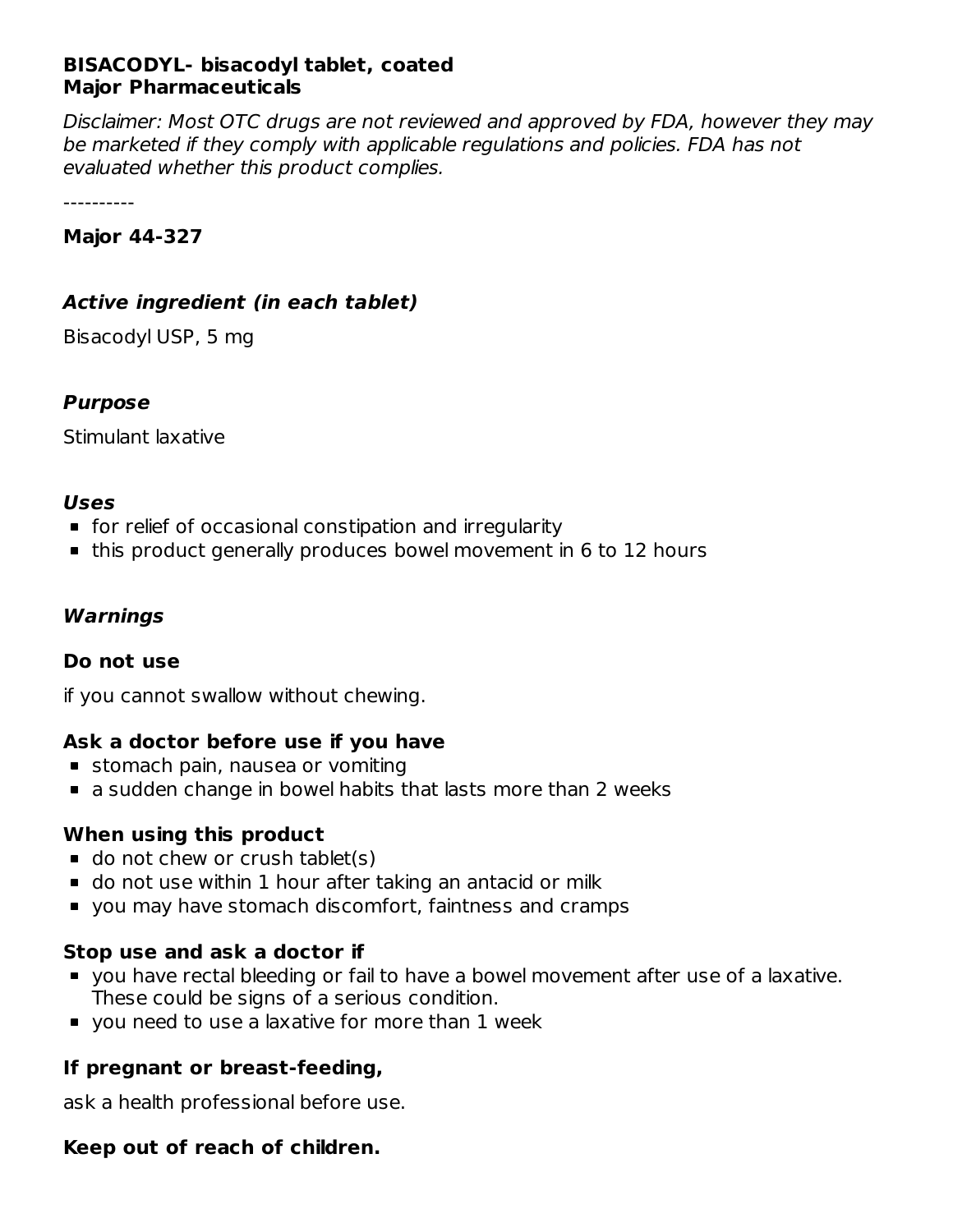In case of overdose, get medical help or contact a Poison Control Center right away.

### **Directions**

 $\blacksquare$  take with a glass of water

| adults and children 12 | take 1 to 3 tablets in a single |
|------------------------|---------------------------------|
| years and over         | daily dose                      |
| children 6 to under 12 | take 1 tablet in a single daily |
| years                  | dose                            |
| children under 6 years | lask a doctor                   |

#### **Other information**

- store at 25°C (77°F); excursions permitted between 15°-30°C (59°-86°F)
- **a** avoid excessive humidity
- use by expiration date on package

# **Inactive ingredients**

acacia, ammonium hydroxide, calcium carbonate, carnauba wax, colloidal anhydrous silica, corn starch, D&C yellow #10 aluminum lake, FD&C yellow #6 aluminum lake, hypromellose, iron oxide black, lactose anhydrous, magnesium stearate, methylparaben, polydextrose, polyethylene glycol, polyvinyl acetate phthalate, povidone, propylene glycol, propylparaben, shellac glaze, simethicone, sodium alginate, sodium benzoate, sodium bicarbonate, stearic acid, sucrose, talc, titanium dioxide, triacetin, triethyl citrate

# **Questions or comments?**

**(800)-616-2471**

# **Principal display panel**

NDC 0904-6748-60

**Compare to the active ingredient in Dulcolax® Laxative Tablets\***

**Major®**

**Bisacodyl USP 5 mg**

Stimulant Laxative

Gentle, Dependable Constipation Relief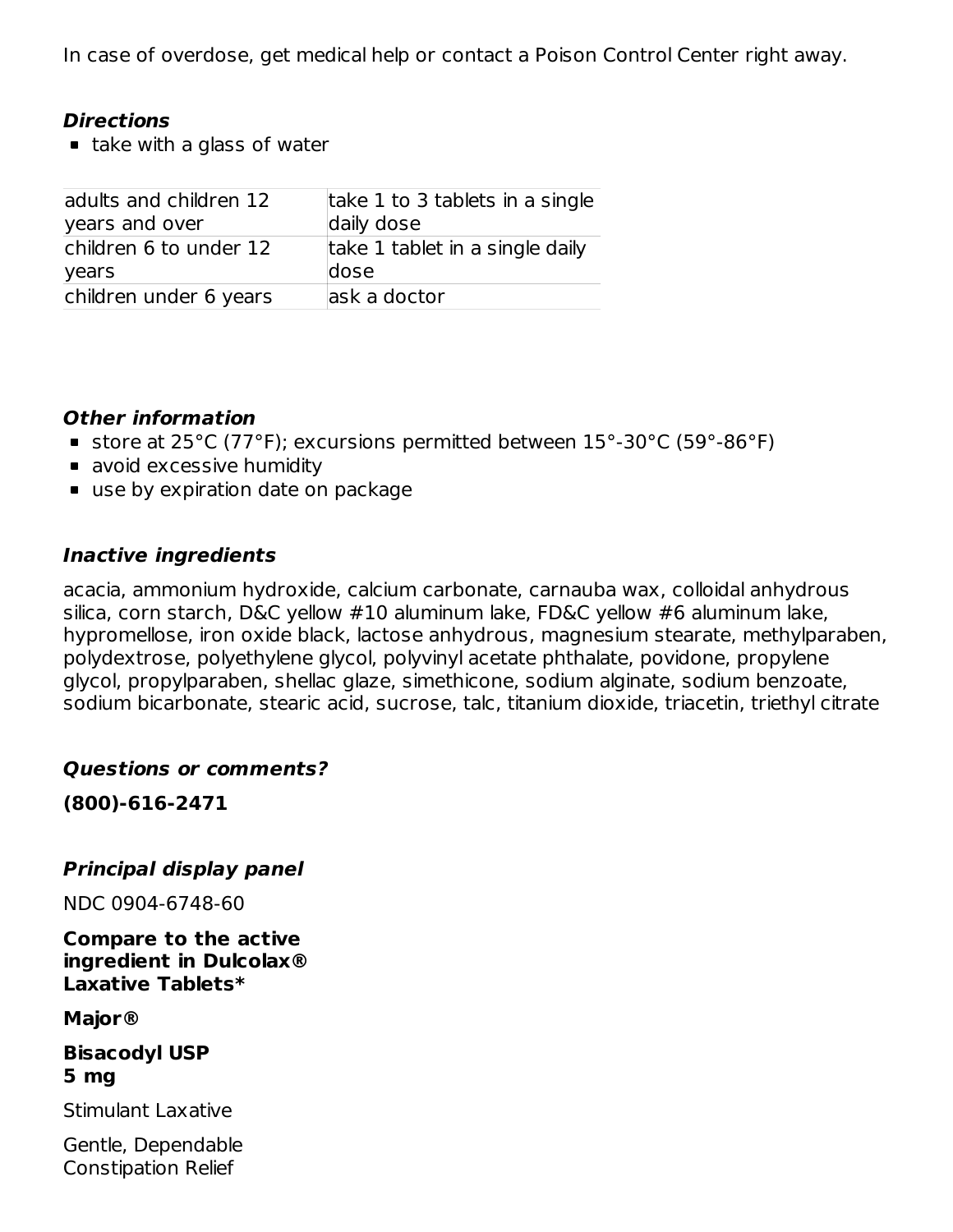#### **100 TABLETS Comfort Coated Tablets**

#### **TAMPER EVIDENT: DO NOT USE IF IMPRINTED SAFETY SEAL UNDER CAP IS BROKEN OR MISSING**

\*This product is not manufactured or distributed by Sanofi-Aventis Deutschland GMBH, owner of the registered trademark Dulcolax® Laxative Tablets. 50844 REV0119B32712

### Distributed by **MAJOR® PHARMACEUTICALS**

17177 N Laurel Park Drive, Suite 233 Livonia, MI 48152

M-17 Rev. 06/21 Re-order No. 700928



| <b>BISACODYL</b><br>bisacodyl tablet, coated |                |                           |               |
|----------------------------------------------|----------------|---------------------------|---------------|
| <b>Product Information</b>                   |                |                           |               |
| <b>Product Type</b>                          | HUMAN OTC DRUG | <b>Item Code (Source)</b> | NDC:0904-6748 |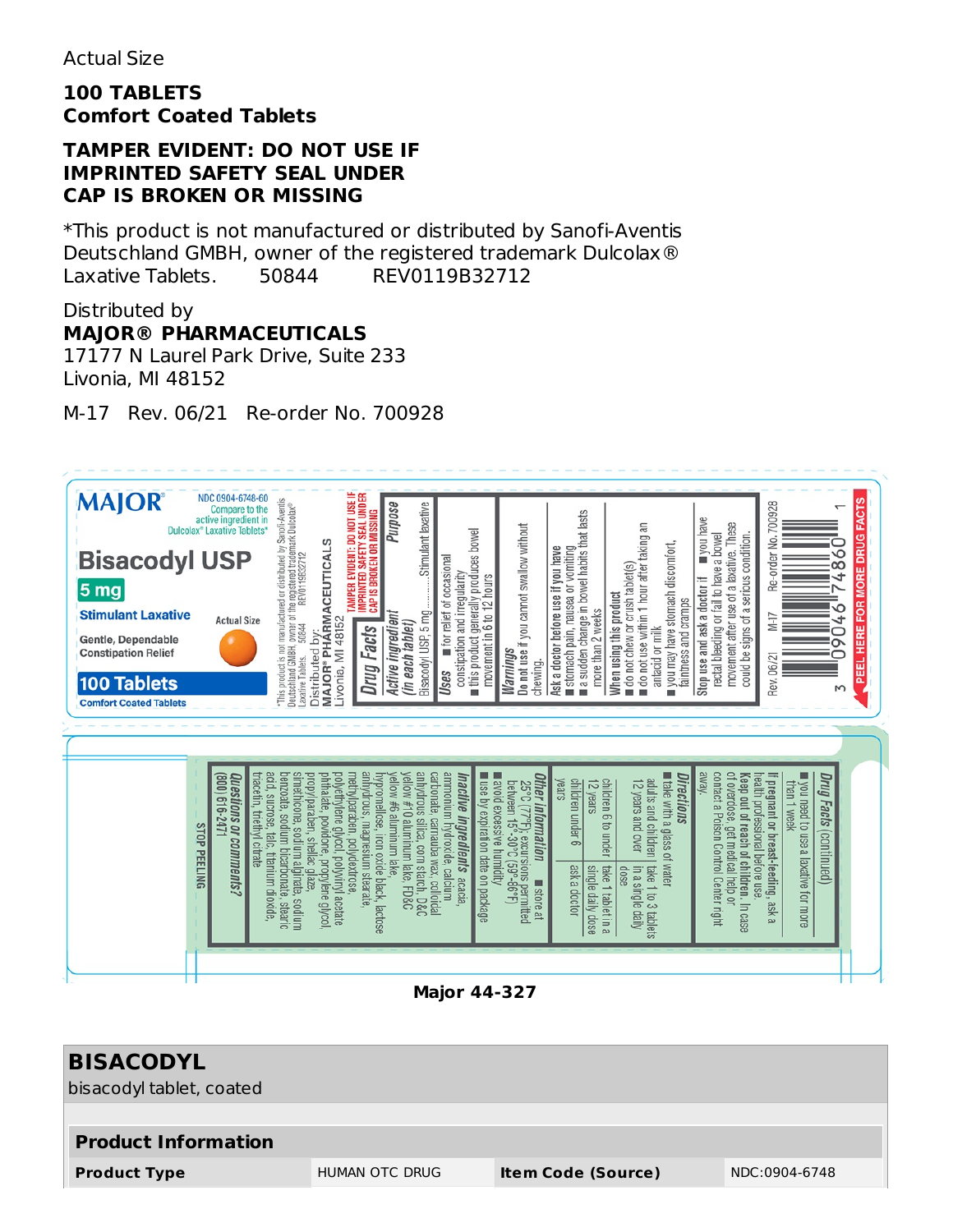| <b>Route of Administration</b> | ORAL |
|--------------------------------|------|
|                                |      |

| <b>Active Ingredient/Active Moiety</b>                                                  |                 |  |
|-----------------------------------------------------------------------------------------|-----------------|--|
| <b>Ingredient Name</b><br><b>Basis of Strength</b>                                      | <b>Strength</b> |  |
| BISACODYL (UNII: 10X0709Y6I) (DEACETYLBISACODYL - UNII: R09078E41Y)<br><b>BISACODYL</b> | 5 <sub>mg</sub> |  |
|                                                                                         |                 |  |
|                                                                                         |                 |  |
| <b>Inactive Ingredients</b>                                                             |                 |  |
| <b>Ingredient Name</b>                                                                  | <b>Strength</b> |  |
| <b>ACACIA</b> (UNII: 5C5403N26O)                                                        |                 |  |
| <b>CALCIUM CARBONATE (UNII: H0G9379FGK)</b>                                             |                 |  |
| <b>CARNAUBA WAX (UNII: R12CBM0EIZ)</b>                                                  |                 |  |
| <b>SILICON DIOXIDE (UNII: ETJ7Z6XBU4)</b>                                               |                 |  |
| <b>STARCH, CORN (UNII: O8232NY3SJ)</b>                                                  |                 |  |
| D&C YELLOW NO. 10 ALUMINUM LAKE (UNII: CQ3XH3DET6)                                      |                 |  |
| FD&C YELLOW NO. 6 (UNII: H77VEI93A8)                                                    |                 |  |
| HYPROMELLOSE, UNSPECIFIED (UNII: 3NXW29V3WO)                                            |                 |  |
| <b>FERROSOFERRIC OXIDE (UNII: XM0M87F357)</b>                                           |                 |  |
| <b>ANHYDROUS LACTOSE (UNII: 3SY5LH9PMK)</b>                                             |                 |  |
| <b>MAGNESIUM STEARATE (UNII: 70097M6I30)</b>                                            |                 |  |
| <b>METHYLPARABEN (UNII: A2I8C7HI9T)</b>                                                 |                 |  |
| <b>POLYDEXTROSE (UNII: VH2XOU12IE)</b>                                                  |                 |  |
| POLYETHYLENE GLYCOL, UNSPECIFIED (UNII: 3WQ0SDW1A)                                      |                 |  |
| Polyvinyl Acetate Phthalate (UNII: 58QVG85GW3)                                          |                 |  |
| <b>POVIDONE, UNSPECIFIED (UNII: FZ989GH94E)</b>                                         |                 |  |
| <b>PROPYLENE GLYCOL (UNII: 6DC9Q167V3)</b>                                              |                 |  |
| PROPYLPARABEN (UNII: Z8IX2SC10H)                                                        |                 |  |
| <b>SHELLAC (UNII: 46N107B710)</b>                                                       |                 |  |
| <b>DIMETHICONE (UNII: 92RU3N3Y1O)</b>                                                   |                 |  |
| <b>WATER (UNII: 059QF0KO0R)</b>                                                         |                 |  |
| SODIUM ALGINATE (UNII: C269C4G2ZQ)                                                      |                 |  |
| <b>SODIUM BENZOATE (UNII: OJ245FE5EU)</b>                                               |                 |  |
| <b>SODIUM BICARBONATE (UNII: 8MDF5V39QO)</b>                                            |                 |  |
| <b>STEARIC ACID (UNII: 4ELV7Z65AP)</b>                                                  |                 |  |
| <b>SUCROSE (UNII: C151H8M554)</b>                                                       |                 |  |
| TALC (UNII: 7SEV7J4R1U)                                                                 |                 |  |
| <b>TITANIUM DIOXIDE (UNII: 15FIX9V2JP)</b>                                              |                 |  |
| TRIACETIN (UNII: XHX3C3X673)                                                            |                 |  |
| <b>TRIETHYL CITRATE (UNII: 8Z96QXD6UM)</b>                                              |                 |  |
| <b>AMMONIA</b> (UNII: 5138Q19F1X)                                                       |                 |  |

# **Product Characteristics**

| Color           | orange       | <b>Score</b>        | no score        |
|-----------------|--------------|---------------------|-----------------|
| <b>Shape</b>    | <b>ROUND</b> | <b>Size</b>         | 6 <sub>mm</sub> |
| <b>Flavor</b>   |              | <b>Imprint Code</b> | 5               |
| <b>Contains</b> |              |                     |                 |